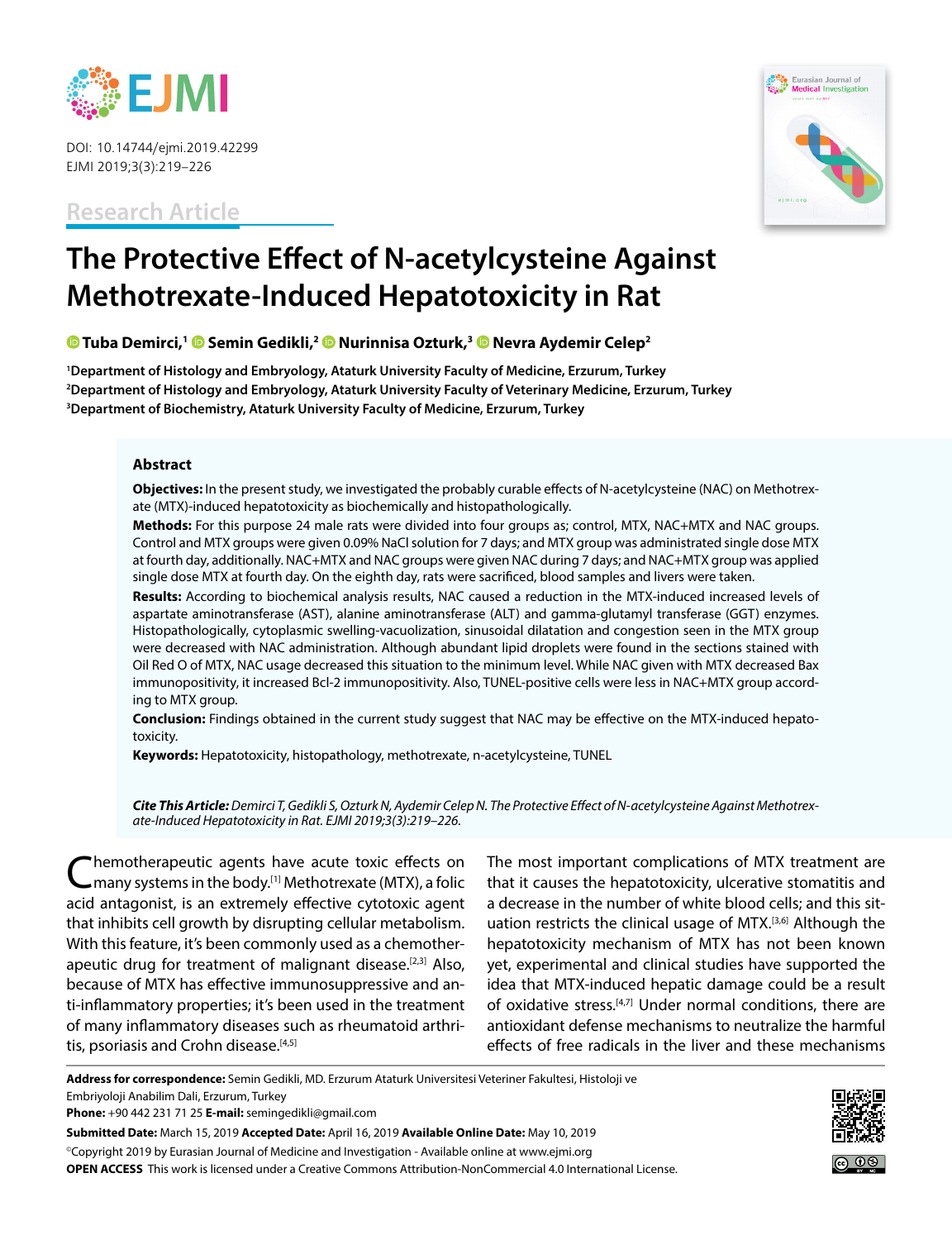constitute the first step of the defense system for protecting the cells against the harmful effects of oxidative stress. <sup>[8]</sup> In a study on rabbits, it's been shown that the production of reactive oxygen species (ROS) increases and antioxidant defense system is suppressed in the environment due to the development of MTX-induced hepatotoxicity.<sup>[9]</sup>

N-acetylcysteine (NAC) is an antioxidant, commonly used in vivo and in vitro studies.<sup>[10–12]</sup> and a cytoprotective drug that it's effect against drug-induced hepatotoxicity is proven.[13] In the studies, it has been shown that NAC can protect the cells from oxidative stress by inhibiting the formation of hydrogen peroxide (H<sub>2</sub>O<sub>2</sub>).<sup>[14]</sup> NAC may also show its antioxidant potential on cells by suppressing of the expression of adhesion molecules, reducing cytokine and ROS production in cells, decreasing bacterial translocation and increasing nitric oxide production.<sup>[15-17]</sup>

In the literature survey, it's been seen that the effects of NAC on MTX-induced hepatotoxicity in rats were evaluated in terms of antioxidant effects, but, in MTX-induced hepatotoxicity in the liver, it's been encountered that no study investigating the presence of the apoptosis and the effect of the NAC on apoptosis. In this study, we aimed to detect the structural damage in MTX-induced hepatotoxicity in the rat liver, the presence of the apoptosis and the effect of the NAC on apoptosis by histochemical, immunohistochemical, biochemical and terminal deoxynucleotidyl transferase-mediated dUTP nick end-labeling (TUNEL) assays.

# **Methods**

### **Experimental Animals**

In our study, twenty-four adult male Sprague Dawley rats weighing 250-300 g were used. The rats were obtained from Atatürk University Medical Experimental Application and Research Center. Experimental practices were carried out in accordance with the ethical rules after the getting approval of Ataturk University Local Ethics Committee of Animal Experiments (24.05.2017/Meeting: 4, Decision No: 59).

During the applications, all experimental animals were put in metal cages and were kept alive by feeding with standard pellet rat chow and giving tap water, in rooms with optimal temperature (22±2 °C) and humidity (45-50%) under a 12/12 hour light/dark cycle. Rats were divided randomly into four groups as control group (n=6), MTX group  $(n=6)$ , NAC+MTX group  $(n=6)$  and NAC group  $(n=6)$ .

Control group was given only 0.09% NaCl solution 0.5 mL/ day intraperitoneally (i.p.) during seven days without applying any drugs. The rats of MTX group were administered 0.09% NaCl solution 0.5 mL/day i.p. for seven days, and on the fourth day of the experiment MTX (Methotrexate® 10

mg/ml, Kocak Pharma) was applied as i.p in a single dose of 20 mg/kg.[18] NAC+MTX group was given 50 mg/kg/day oral NAC (NAC 600 ° eff. Tb.<sup>R</sup>, Basel) via gavage every day during study, and MTX was applied as i.p in a single dose of 20 mg/kg only on the fourth day, as in MTX group. The rats of the NAC group received 50 mg/kg/day oral NAC via gavage for seven days starting from the first day.<sup>[19]</sup> At the eighth day of the study, the rats were sacrificed under the general anaesthesia supplied by applying intramuscular 10 mg/kg xylazine hydrochloride and 70 mg/kg ketamine hydrochloride. Blood samples taken from the animals were used for biochemical analyses and liver tissues were used for histopathological examinations.

## **Biochemical Analysis**

ALT, AST and GGT levels were determined spectrophotometrically by using Beckman Coulter (Mijdrecht, Netherlands) kits in the AU5800 Clinical Chemistry System (Beckman Coulter, Brea, CA, USA) in the blood obtained from the rats sacrificed at the end of the experiment. Methotrexate level was determined by immunoassay method using Siemens (Siemens Healthcare Diagnostic Inc. Germany) brand kit in the AU5800 Clinical Chemistry System (Beckman Coulter, Brea, CA, USA).

### **Histochemical Procedure**

At the end of the study, some part of the liver tissues from the rats sacrificed under anesthesia were put in 10% neutral buffered formaldehyde solution for histopathological evaluation. Following fixation, tissue samples were passed alcohol and xylol series and then embedded into paraffin. Paraffin blocks were cut 5 μm thickness with Leica RM2125RT microtome (*Leica Microsystems, Wetzlar, Germany*). Sections of all groups were stained with Crossman's modified Mallory triple staining method to enable evaluation of histopathological structure. Liver tissue sections of the control and experiment groups were examined under the light microscope (Nikon Eclipse i50, Tokyo, Japan) with camera attachment and were evaluated the severity of the hepatic injury by using a scoring system.[19] According to this scoring system; sinusoidal dilatation, inflammatory cell infiltration, congestion and hydropic degeneration (cytoplasmic vacuolization and/or swelling of hepatocyte) were evaluated. Each of these features was scored as 0 (normal), 1 (mild), 2 (moderate), or 3 (severe). The maximum score of the hepatic injury was 12.

Some parts of the liver tissues were made to Oil Red O (Biognost Kit, Croatia) staining for evaluation of lipid accumulation. Samples of the fresh liver tissues obtained from rats were taken between serum physiologic impregnated gauze in a petri dish. The tissues were frozen in a cryostat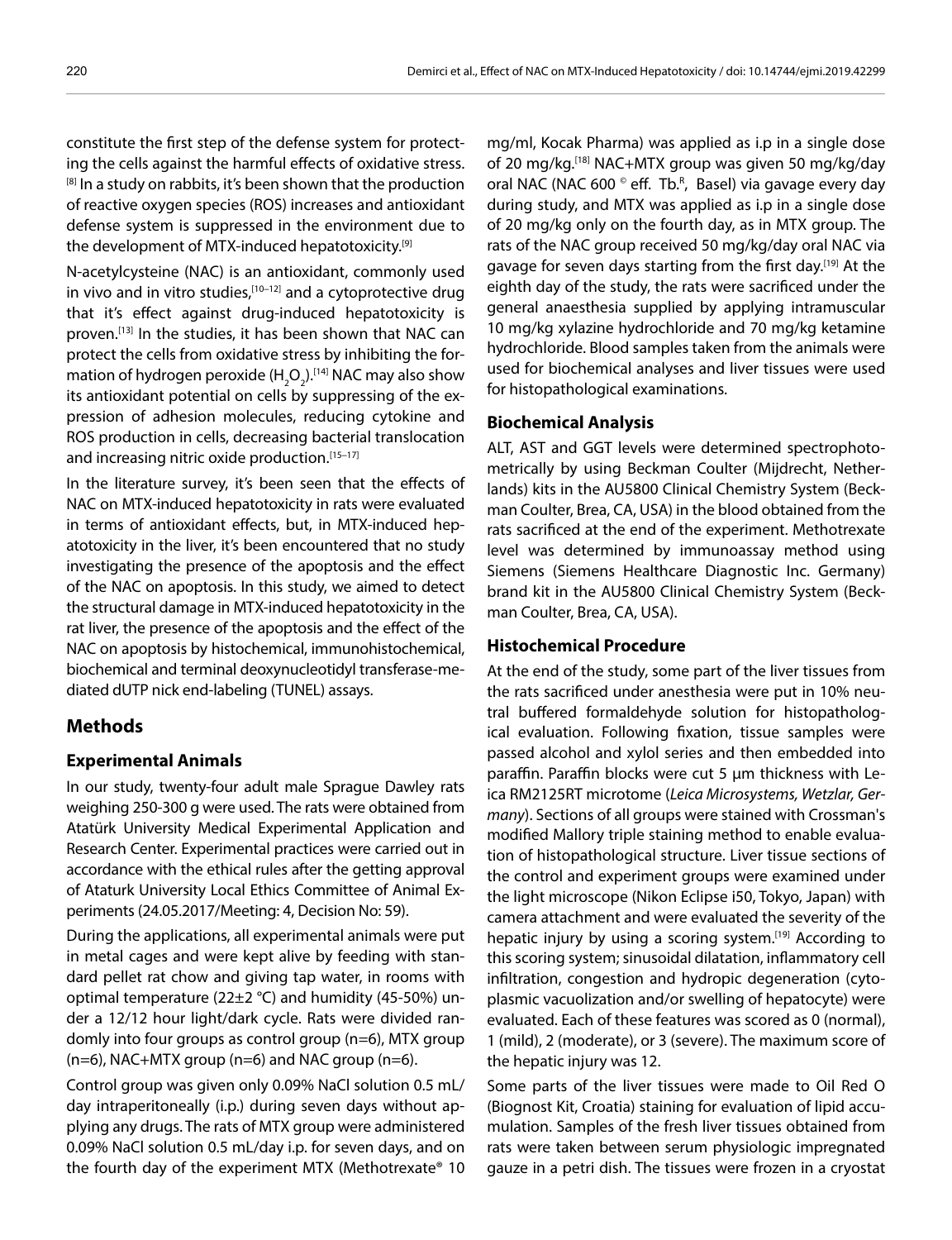cabinet (Leica CM1520, Germany) at temperatures of -20 ºC and following, sections were taken 10-12 μm thicknesses with a microtome in the cryostat. Frozen sections were stained according to manufacturer's instructions with Oil Red O kit. Slides were evaluated under the light microscope (Nikon Eclipse i50, Tokyo, Japan) and photographs of the sections were taken.

### **Immunohistochemical Procedure**

Sections of 4-5 μm thicknesses were obtained from the paraffin-embedded tissues and placed on positively charged slides. The liver sections were stained immunohistochemically using Bax primary antibody (dilution: 1/50, Abcam, Cambridge, UK) and Bcl-2 primary antibody (dilution: 1/50, Abcam, Cambridge, UK) with streptavidin-biotin-peroxidase method.

The sections were assessed under the light microscope (Nikon Eclipse i50, Tokyo, Japan) and photographed, and the intensity of the immunoreactivity observed was evaluated using the semi-quantitative method.<sup>[20]</sup>

#### **TUNEL Procedure**

The presence of apoptosis in the liver sections belonging to the control and experiment groups was determined with TUNEL assay using the In Situ Cell Death Detection Kit (Indianapolis, IN,USA) according to manufacturer instructions. Apoptotic hepatocytes were stained as dark brown while normal ones were pale and purple. Slides were examined under light microscope (Nikon Eclipse i50, Tokyo, Japan) and their photomicrographs were taken. The sections were evaluated as none (-), mild 5-10 cells (+), moderate 11-20 cells  $(++)$ , and severe 20 < number of cells  $(+++)$  according to the Tunel positivities.

#### **Statistical Analysis**

Statistical analyses were performed with SPSS Version 21.0 statistical software package (SPSS Inc., Chicago, IL, United States). The differences among the groups were evaluated by using the Kruskal-Wallis test. The comparisons between

every two groups were made using Mann-Whitney U test. P<0.05 value was considered significant.

#### **Results**

## **Biochemical Evaluation**

The MTX group showed significantly higher levels of serum ALT, AST and GGT compared with the control group (p<0.05). In the NAC+MTX group, it was detected that NAC treatment caused a significant decrease the levels of serum ALT, AST and GGT (p<0.05). There was no significantly difference between the NAC and control groups according to the biochemical parameters (p>0.05) (Table 1).

# **Histopathological Evaluation**

The rat liver tissues stained with Crossman's modified Mallory triple staining were examined as histopathologically. In the control group, it was observed that hepatocytes, the portal area, sinusoids and sinusoidal cells had normal histological appearance (Fig. 1a). In the liver sections of MTX applied group, significant dilatation and congestion were viewed in sinusoids. There were cytoplasmic swelling and vacuolization in the hepatocytes, especially around the central vein. Again, in particular around the central vein, a prominent increase in connective tissue was remarkable. On the other hand, it was not detected mononuclear cellular infiltration (Fig. 1b). When the sections of the NAC+MTX group examined, sinusoidal dilation, that there was a significant improvement compared to the MTX group (Fig. 1c). The histological view of the sections of the NAC group were similar to those in the control group (Fig. 1d). The results of histopathological damage scoring, made to demonstrate occurred histopathologic damage in the liver, are shown in Table 2. When compared with the other groups, MTX group had the highest histopathological damage score and there were statically significant differences between the groups (p<0.05). The MTX-induced irregularities in the liver structure were healed by NAC treatment and the improved score of the NAC+MTX group had statistical significance  $(p<0.05)$ .

**Table 1.** Biochemical parameters of damage in the rat livers of the control and the experimental groups

|            | <b>Groups</b>            |                             |                                 |                             |        |
|------------|--------------------------|-----------------------------|---------------------------------|-----------------------------|--------|
|            | Control<br>Med (min-max) | <b>MTX</b><br>Med (min-max) | <b>NAC+MTX</b><br>Med (min-max) | <b>NAC</b><br>Med (min-max) | $p*$   |
| AST        | 62.5 (52-70)             | 112.5 (95-120) <sup>a</sup> | 71 (60-78)b, c                  | 57.5 $(45-70)^c$            | < 0.05 |
| <b>ALT</b> | 58 (40-68)               | $107.5(95-115)^{a}$         | 65 $(60-75)^{b,c}$              | 57 $(45-65)^c$              | < 0.05 |
| GGT        | 47.5 (40-60)             | $67.5(60-80)$ <sup>a</sup>  | 55 $(45-65)^{b,c}$              | 47.5 $(42-57)^c$            | < 0.05 |

MTX: Methotrexate; NAC+MTX: N-acetylcysteine+Methotrexate; NAC: N-acetylcysteine; \* Kruskal-Wallis test; <sup>a</sup>Significantly increased when compared with control group (p<0.05, Mann-Whitney U test); <sup>b</sup>Significantly decreased when compared with MTX group (p<0.05, Mann-Whitney U test); 'No significant difference when compared with control group (p>0.05, Mann-Whitney U test).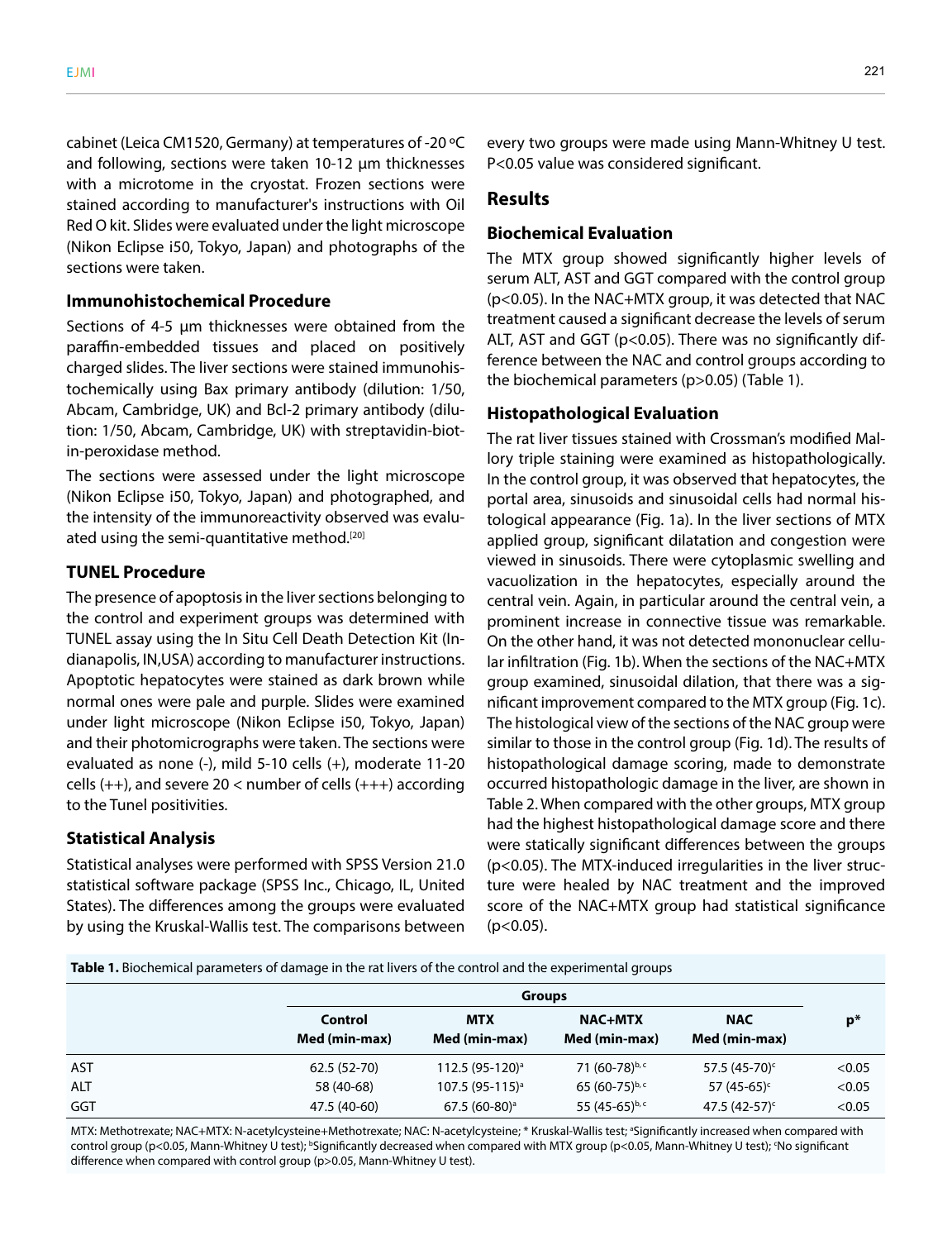In the examination of the Oil Red O stained liver cryostat sections, performed for the purpose of showing the lipid accumulation, while no significant reaction was observed in the hepatocytes and perisinusoidal cells in the sections belonging the control group (Fig. 1e), in the MTX-treated group the presence of dense Oil Red O positive lipid droplets in hepatocytes was remarkable (Fig. 1f). It was seen that positive lipid droplets in the NAC+MTX group were significantly reduced compared to the MTX group (Fig. 1g). Also, in the sections of the NAC group, an image where there was no lipid accumulation and close to the control group was observed (Fig. 1h).



**Figure 1.** Photomicrographs of representative liver tissues stained Crossman's modified Mallory triple staining **(a-d)** and Oil Red O **(e-h)** are shown for the control groups **(a, e)** and experimental groups **(b-d and f-h)**. MTX: Methotrexate; NAC+MTX: N-acetylcysteine+Methotrexate; NAC: N-acetylcysteine Magnification: X20 (A-D), X40 **(e-h)**.

#### **Immunohistochemical Evaluation**

Immunohistochemical staining was evaluated semi-quantitatively. Staining localizations for Bax and Bcl-2 were evaluated separately in liver sections of the all groups. The positive cells proportion score and intensity of staining score were recorded of each group and the immunoreactive score (IRS) was obtained by multiplying these two scores (Table 3).[20] The immunoreactive scores (IRS) of Bax and Bcl-2 for each group were shown in Table 4; also staining in the liver sections of all groups was shown in Figure 2.

When the liver tissue sections were evaluated according to Bax immunoreactivity, it was seen that IRS of MTX group was higher than control group and this increase was significantly (p<0.05). The IRS of NAC+MTX group was found as decreased compared with that of MTX group ( $p$ <0.05). IRS of NAC group was close to the control group (p>0.05) (Table 4, Fig. 2).

When the sections were evaluated in terms of Bcl-2 immunoreactivity, the lowest IRS is detected in the MTX group. While IRS of the sections in the control group was similar to that of the NAC group (p>0.05), it was higher than the IRS of the MTX and NAC+MTX groups. The difference between the control and MTX groups was statistically significant ( $p < 0.05$ ), however, there was not a significant difference between the control and NAC+MTX groups (p>0.05) (Table 4, Fig. 2).

## **Results of TUNEL assay**

In the TUNEL staining made to detect apoptosis in the liver

| <b>Table 3.</b> The immunoreactive score (IRS) (20) |                                |                        |  |  |
|-----------------------------------------------------|--------------------------------|------------------------|--|--|
| Percentage of<br>positive cells (0-4)               | Intensity of<br>staining (0-3) | <b>IRS</b><br>$(0-12)$ |  |  |
| $0 = no$ positive cells                             | $0 = no$ color reaction        | $0-1$ = negative       |  |  |
| $1 = 10\%$                                          | $1 =$ mild                     | $2-3 =$ mild           |  |  |
| $2 = 10 - 50\%$                                     | $2 =$ moderate                 | $4-8$ = moderate       |  |  |
| $3 = 51 - 80%$                                      | $3 =$ intense                  | $9-12 =$ strongly      |  |  |
| $4 = >80\%$                                         |                                | positive               |  |  |

IRS: Multiplication of percentage of positive cells and intensity of staining.

**Table 2.** Histopathological damage scores of the control and experimental groups

| <b>Groups</b> |               |                    |               |               |
|---------------|---------------|--------------------|---------------|---------------|
| Control       | <b>MTX</b>    | <b>NAC+MTX</b>     | <b>NAC</b>    | $p*$          |
|               |               |                    |               |               |
| 1 (0-3)       | $9(7-11)^a$   | 5.5 $(4-6)^{a, b}$ | $1(0-2)^{c}$  | < 0.05        |
|               | Med (min-max) | Med (min-max)      | Med (min-max) | Med (min-max) |

MTX: Methotrexate; NAC+MTX: N-acetylcysteine+Methotrexate; NAC: N-acetylcysteine; \* Kruskal-Wallis test; <sup>a</sup>Significantly increased when compared with control group (p<0.05, Mann-Whitney U test); <sup>b</sup>Significantly decreased when compared with MTX group (p<0.05, Mann-Whitney U test); 'No significant difference when compared with control group (p>0.05, Mann-Whitney U test).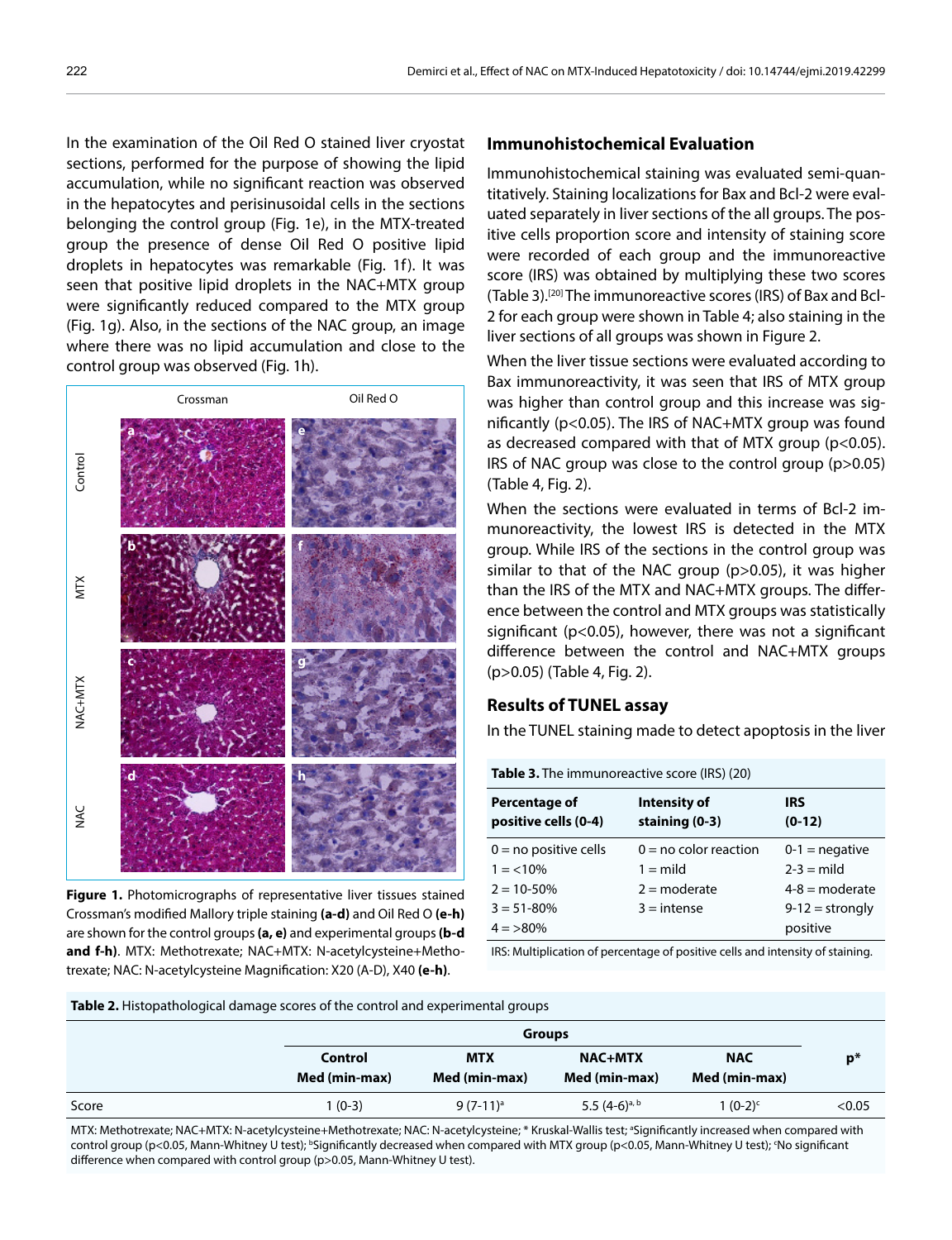

**Figure 2.** Photomicrographs of representative liver tissues showing expression of Bax **(a-e)** and Bcl-2 **(f-j)** in the control groups **(a, f)** and experimental groups **(b-e and g-j)**. MTX: Methotrexate; NAC+MTX: N-acetylcysteine+Methotrexate; NAC: N-acetylcysteine. Stain: Streptavidin-biotin-peroxidase method. Magnification: X20.

**Table 4.** Immunoreactivity scores of the control and experimental groups

|                | <b>Groups</b>  |                                         |                       |                       |        |
|----------------|----------------|-----------------------------------------|-----------------------|-----------------------|--------|
|                | Control<br>Med | <b>MTX</b><br>Med                       | <b>NAC+MTX</b><br>Med | <b>NAC</b><br>Med     | $p*$   |
|                |                | (min-max) (min-max) (min-max) (min-max) |                       |                       |        |
| <b>Bax IRS</b> | $1(0-1)$       | $7(6-9)$ <sup>a</sup>                   | $3(2-4)^{a,d}$        | $1(0-2)^e$            | < 0.05 |
| Bcl-2 IRS      | $6(4-8)$       | $1(0-2)^{b}$                            | $4(2-6)^{c,e}$        | $7(4-8)$ <sup>e</sup> | < 0.05 |

MTX: Methotrexate; NAC+MTX: N-acetylcysteine+Methotrexate; NAC: N-acetylcysteine; \* Kruskal-Wallis test; <sup>a</sup>Significantly increased when compared with control group (p<0.05, Mann-Whitney U test);  $b$ Significantly decreased when compared with control group (p<0.05, Mann-Whitney U test); 'Significantly increased when compared with MTX group (p<0.05, Mann-Whitney U test); <sup>d</sup>Significantly decreased when compared with MTX group (p<0.05, Mann-Whitney U test); <sup>e</sup>No significant difference when compared with control group (p>0.05, Mann-Whitney U test).

sections of rats, it was observed that TUNEL positive cells were found intensively in the MTX group compared to the control group. It was noted that the concentration of apoptotic cells decreased prominently in the NAC+MTX group. And also, it was seen that TUNEL staining of the NAC group was very close to the control group (Fig. 3). The TUNEL findings were summarized in Table 5.

# **Discussion**

Methotrexate-like chemotherapeutic agents have been used broadly in the treatment of various cancer diseases and some inflammatory diseases. One of the serious adverse effects caused by use of MTX is hepatotoxicity. Approaches to reduce this complication are valuable in order to improve the quality of life of patients and to ensure that treatment is more successful.<sup>[6,7]</sup>

The underlying reason of MTX-induced hepatotoxicity has not been understood exactly<sup>[21,22]</sup> but it has been thought that drug shows this harmful effect by causing the increase of oxidative stress as a consequence of triggering ROS formation. Moreover, it has been detected that MTX-induced toxicity is associated with increase in lipid peroxidation in many organs such as liver, ileum and kidney.[2,5,23–25] Free radical-mediated lipid peroxidation is one of the most important destructive elements damaging cell membrane,



**Figure 3.** Representative photomicrographs of TUNEL-stained liver sections. **(a)** Control, **(b)** Methotrexate, **(c)** N-acetylcysteine+Methotrexate, **(d)** N-acetylcysteine groups. TUNEL-positive apoptotic cells are distinguished by their dark brown stained nuclei among the non-apoptotic cells with pale stained nuclei. Magnification: X20.

**Table 5.** TUNEL scores of the control and experimental groups

|                     | <b>Groups</b>            |            |                |            |
|---------------------|--------------------------|------------|----------------|------------|
|                     | Control                  | <b>MTX</b> | <b>NAC+MTX</b> | <b>NAC</b> |
| TUNEL positive cell | $\overline{\phantom{0}}$ | $^{+++}$   |                |            |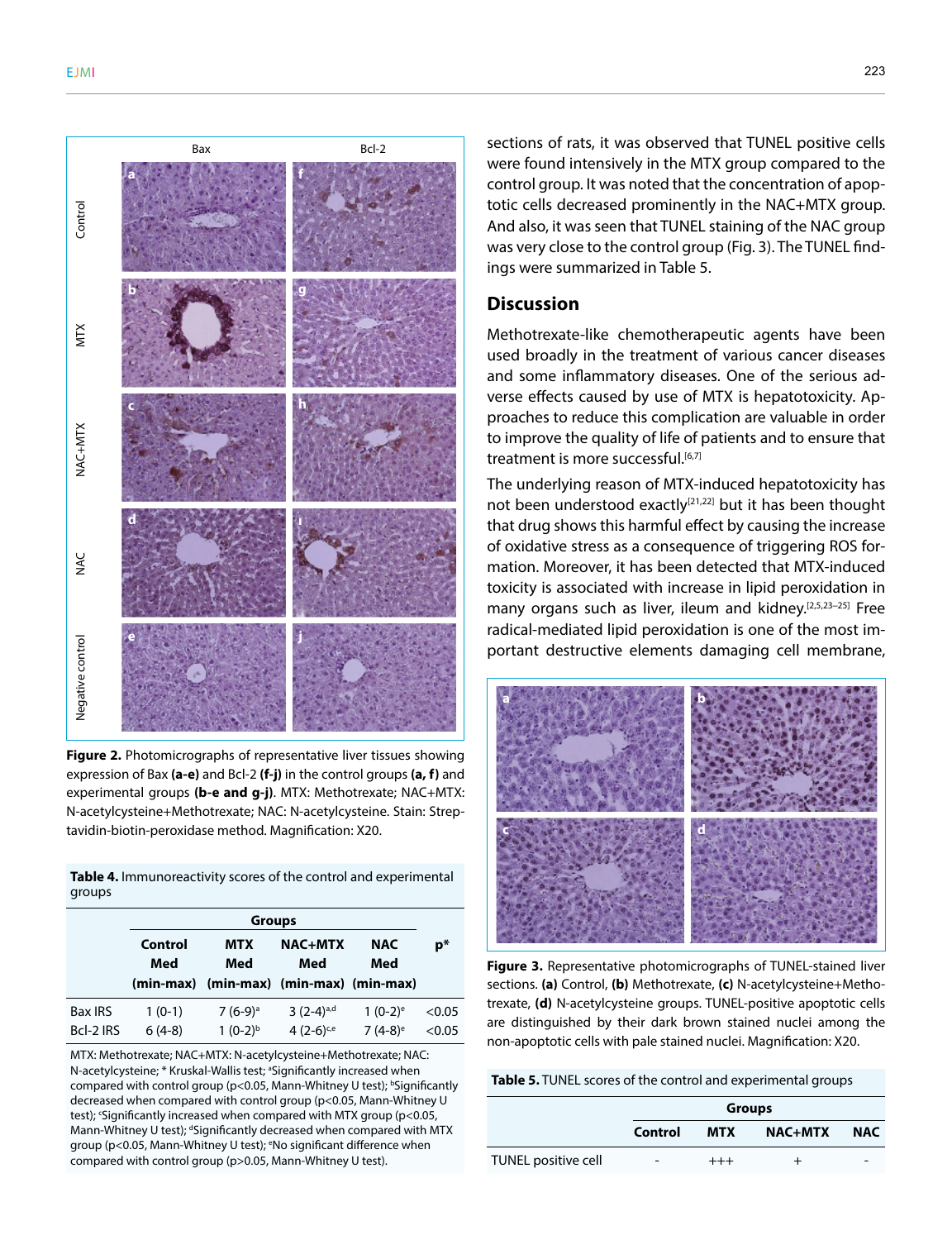and it has been thought that it is a factor causing the development of MTX-induced tissue damage.<sup>[6]</sup>

While evaluating the biochemical effects of many drugs on the organism, cellular enzymes are being used. Even the minimal increases of these enzymes in plasma and serum are accepted as indicator of the cellular damage. Some of the cellular enzymes, commonly used to show liver damage, are aspartate aminotransferase (AST), alanine aminotransferase (ALT) and gamma glutamyl transferase (GGT) enzymes. From these enzymes, AST and ALT indicate hepatocellular damage and GGT mostly points to cholestasis. When the hepatocellular damage occurred, the levels of the AST, ALT and GGT in serum increase.<sup>[26]</sup> An increase in the blood level of ALT and AST found in the cytosol of hepatocytes under normal circumstances is indicative of toxicity, that is, cellular damage in the liver. Because, increased levels of ALT and AST in blood flow indicate that the functional integrity of the cell membrane is lost and cellular leakage occurred.[27] Studies have shown that MTX-induced hepatotoxicity increases serum ALT and AST levels and therefore impairs liver functions.<sup>[22,27,28]</sup> In addition to, it has been reported that an increase in GGT blood level occurs in liver, bile duct and pancreatic diseases.<sup>[29]</sup>

In this study, we also found that serum AST, ALT and GGT activities were significantly increased (p<0.05) in the methotrexate group compared to the control group. In the NAC + MTX group, we detected that NAC given for protection purpose decreased the levels of these enzymes significantly (p<0.05) compared to the MTX group. Antioxidant functions and mechanisms of NAC have been identified in human studies. NAC realizes this feature by inhibiting  $\mathsf{H}_{\mathsf{2}}\mathsf{O}_{\mathsf{2}}$ formation and thus protecting the cells from oxidative stress. Because of antioxidant feature of NAC, it serves in reducing liver injury.<sup>[19]</sup> It has been detected that applied NAC in hepatotoxicity significantly attenuates serum AST and ALT levels and decreases proportion of damaged hepatocytes.[30]

The occurred histopathological damage in the liver by applied MTX was supported by the existing biochemical results. When the liver sections stained with Crosmann's modified Mallory triple stain of the control group were evaluated histopathologically, we observed that hepatocytes, portal area, sinusoids and sinusoidal cells have normal histological structure. In the sections of the MTX group, cytoplasmic swelling and vacuolization were present in hepatocytes, especially in the cells around the central vein. Significant dilatation and congestion in the sinusoids, as well as increased connective tissue around the central vein, were notable. In addition to, we didn't observe intense mononuclear cell infiltration in the sections. At the end of

our researches, we have seen in the literature that there are some studies showing that MTX administration causes histopathological damage in the liver. For example, Patel et al.<sup>[27]</sup> have detected that steatosis and necrosis were found around the bile duct in the portal area in MTX-treated rats. Armağan et al. have shown that the presence of mononuclear cell infiltration, hepatocyte degeneration, sinusoidal dilation and congestion in the portal area.[18] It has also been shown that MTX administration increases the microscopic damage score in the liver tissue.[2] This data was consistent with our findings, so, while the histopathological damage score of the control group was 1, the score of the MTX group was 9, and this increase was statistically significant (p<0.05). In the NAC+MTX group there was a significant improvement compared to the MTX group; cytoplasmic swelling and vacuolization in hepatocytes, sinusoidal dilatation and congestion were less. The histopathological score of this group was decreased compared to the MTX group and it became 5.5, this decrease was also statistically significant (p<0.05). Light microscopic findings and histopathological score of the NAC group were in parallel with the control group. All these data demonstrate antioxidant properties of NAC against MTX-induced liver damage.

Recent studies have shown that MTX leads to leaky gut syndrome caused to the development and progression of fatty liver disease $[31]$  by disturbing the intestinal epithelial barrier.[32] There are also studies presenting that MTX administration causes hepatic steatosis as a result of inhibition of fatty acid oxidation and triglyceride release in the liver.[33,34] Actually, it has been determined that MTX-induced hepatotoxicity has some risk factors associated with the development of non-alcoholic fatty liver disease (NAFLD), chronic hepatitis B or C, diabetes, and obesity.<sup>[35]</sup> Scale et al. have seen that fat accumulation in parenchymal cells, and they have determined the presence of fat drops is a response against hazardous effects of MTX. Scale et al.<sup>[36]</sup> have determined that fat accumulation in parenchymal cells, and they have expressed that the presence of fat drops is a response against hazardous effects of MTX. Because, ROS increases the oxidative stress by causing DNA damage,[37] and as a result, occurring liver damage leads to lipid accumulation of kinds of triglyceride in hepatocytes.<sup>[36]</sup> We also detected with Oil Red O stain that MTX administered at a dose of 20 mg/kg caused an increase in lipid accumulation in the rat liver. This situation probably was an event developing due to MTX-induced hepatotoxicity, and there were intense Oil Red O positive lipid droplets in the hepatocytes in the MTX group compared to the control group. Additionally, we observed that lipid accumulation in hepatocytes prominently decrease in NAC+MTX group according to MTX group, and in NAC group there was a view similar to that of the control group.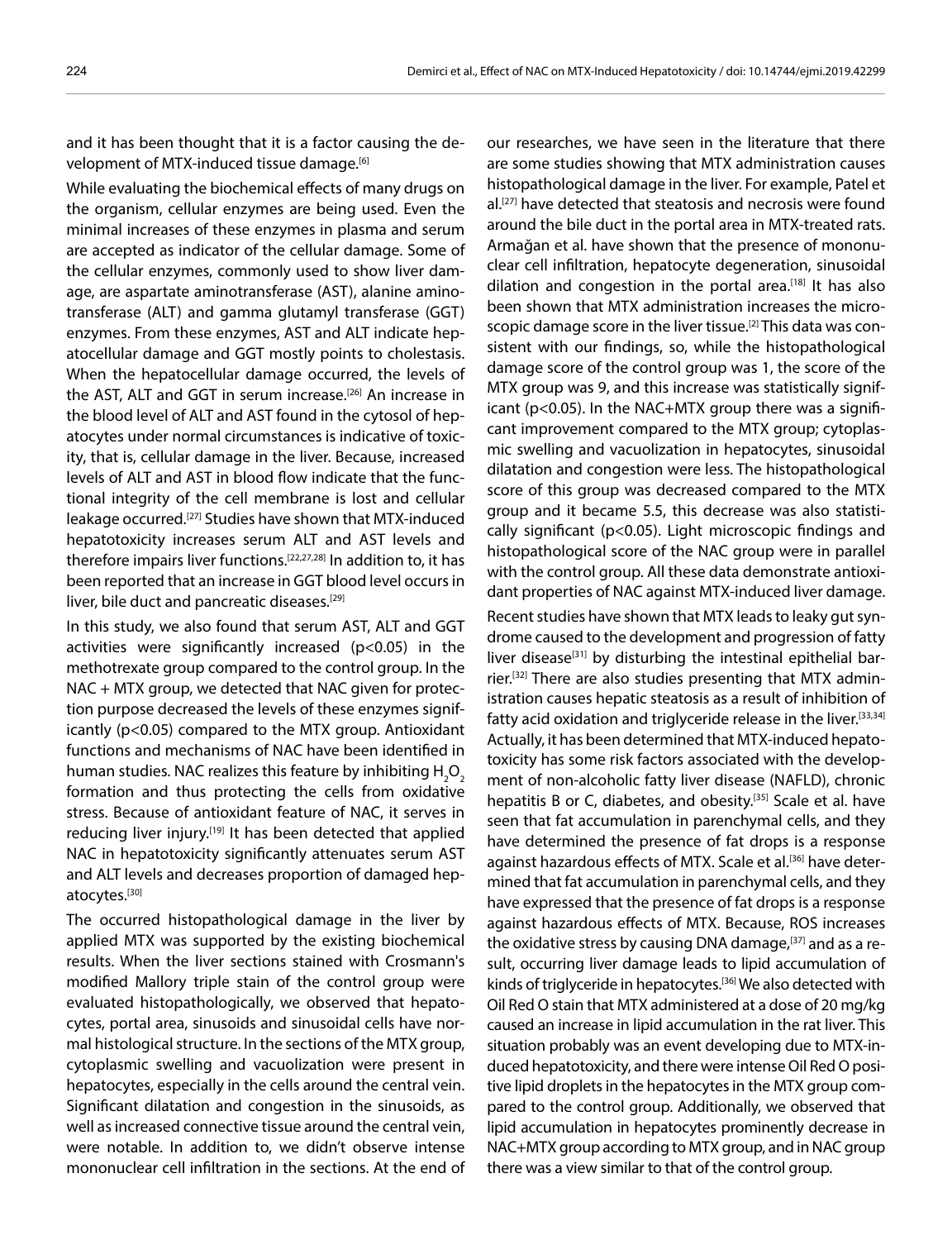Toxins and cellular stressors playing a role as an inducer may stimulate apoptosis. Oxidative stress appears as a central element in the regulation of apoptotic pathways, activated by environmental stress factors.<sup>[38]</sup> In many studies, it has been shown that besides oxidative stress, inflammation also causes apoptosis in hepatocytes<sup>[39]</sup> and pro-apoptotic proteins were activated in MTX-induced hepatotoxicity.<sup>[40,41]</sup> Bax and Bcl-2, associated proteins with apoptosis, are the main components of mitochondrion-mediated apoptosis.[42,43] While Bax increases apoptosis of the cell, Bcl-2 inhibits apoptosis.<sup>[43]</sup> MTX administration leads to increase of Bax expression and decrease of Bcl-2 expression. [41,44] We have detected that Bax expression increases in the MTX group compared to the control group, and also decreases in NAC+MTX group according to the MTX group. Bax expression in the NAC group had a similar view with the control group. When the sections evaluated in terms of Bcl-2 expression, we have noticed that there was a reduction in immunopositivity in the MTX group according to the control group, conversely there was an increase in the NAC+MTX group; and again in the NAC group, there was an expression close to the level in the control group.

Apoptotic cell death has been tried to detect by using TUNEL assay, the most common method to determine these cells. While there were fairly intense TUNEL positive cells in the sections of MTX-applied rats, the proportion of TUNEL positive cells was quite rare in the NAC+MTX group in comparison with the MTX group. Based on our research results, we can say that the protective effect of NAC against apoptotic cell death has been shown.<sup>[44]</sup>

# **Conclusion**

In conclusion, the current study demonstrates the potent protective effects of NAC against MTX-induced liver injury. The hepatoprotective effects of NAC depend on its ability of the enhancement of antioxidant defense system, and its ability to reduce pro-inflammatory and apoptosis signal pathway. However, to understand of molecular mechanism exactly, it needs to be performed further studies.

#### **Disclosures**

**Ethics Committee Approval:** Ataturk University Local Ethics Committee of Animal Experiments (24.05.2017/Meeting: 4, Decision No: 59).

**Peer-review:** Externally peer-reviewed.

#### **Conflict of Interest:** None declared.

**Authorship Contributions:** Concept – T.D., S.G.; Design – T.D., S.G.; Supervision – T.D., S.G.; Materials – T.D., S.G., N.O., N.A.C.; Data collection &/or processing – T.D., S.G., N.O., N.A.C.; Analysis and/or interpretation – T.D., S.G., N.O.; Literature search – T.D., S.G., N.A.C.; Writing – T.D., S.G.; Critical review – T.D., S.G.

#### **References**

- 1. Erdogan E, Ilgaz Y, Gurgor PN, Oztas Y, Topal T, Oztas E. Rutin ameliorates methotrexate induced hepatic injury in rats. Acta Cir Bras 2015;30:778–8[4. \[CrossRef\]](https://doi.org/10.1590/S0102-865020150110000009)
- 2. Kose E, Sapmaz HI, Sarihan E, Vardi N, Turkoz Y, Ekinci N. Beneficial effects of montelukast against methotrexate-induced liver toxicity: a biochemical and histological study. Scientific World Journal 2012;2012:9875[08. \[CrossRef\]](https://doi.org/10.1100/2012/987508)
- 3. Dalaklioglu S, Genc GE, Aksoy NH, Akcit F, Gumuslu S. Resveratrol ameliorates methotrexate-induced hepatotoxicity in rats via inhibition of lipid peroxidation. Hum Exp Toxicol 2013;32:662–[71. \[CrossRef\]](https://doi.org/10.1177/0960327112468178)
- 4. Uraz S, Tahan V, Aygun C, Eren F, Unluguzel G, Yuksel M, et al. Role of ursodeoxycholic acid in prevention of methotrexate-induced liver toxicity. Dig Dis Sci 2008;53:1071-[7. \[CrossRef\]](https://doi.org/10.1007/s10620-007-9949-3)
- 5. Vardi N, Parlakpinar H, Cetin A, Erdogan A, Cetin Ozturk I. Protective effect of beta-carotene on methotrexate-induced ox-idative liver damage. Toxicol Pathol 2010;38:592-[7. \[CrossRef\]](https://doi.org/10.1177/0192623310367806)
- 6. Sener G, Eksioglu-Demiralp E, Cetiner M, Ercan F, Yegen BC. Beta-glucan ameliorates methotrexate-induced oxidative organ injury via its antioxidant and immunomodulatory effects. Eur J Pharmacol 2006;542:170–[8. \[CrossRef\]](https://doi.org/10.1016/j.ejphar.2006.02.056)
- 7. Jahovic N, Cevik H, Sehirli AO, Yegen BC, Sener G. Melatonin prevents methotrexate-induced hepatorenal oxidative injury in rats. J Pineal Res 2003;34:282–[7. \[CrossRef\]](https://doi.org/10.1034/j.1600-079X.2003.00043.x)
- 8. Padma VV, Baskaran R, Roopesh RS, Poornima P. Quercetin attenuates lindane induced oxidative stress in Wistar rats. Mol Biol Rep 2012;39:6895–9[05. \[CrossRef\]](https://doi.org/10.1007/s11033-012-1516-0)
- 9. Hadi NR, Al-Amran FG, Swadi A. Metformin ameliorates methotrexate-induced hepatotoxicity. J Pharmacol Pharmacother 2012;3:248–[53. \[CrossRef\]](https://doi.org/10.4103/0976-500X.99426)
- 10. Campos R, Shimizu MH, Volpini RA, de Braganca AC, Andrade L, Lopes FD, et al. N-acetylcysteine prevents pulmonary edema and acute kidney injury in rats with sepsis submitted to mechanical ventilation. Am J Physiol Lung Cell Mol Physiol 2012;302:L640–[50. \[CrossRef\]](https://doi.org/10.1152/ajplung.00097.2011)
- 11. Maeda T, Miyazono Y, Ito K, Hamada K, Sekine S, Horie T. Oxidative stress and enhanced paracellular permeability in the small intestine of methotrexate-treated rats. Cancer Che-mother Pharmacol 2010;65:1117-2[3. \[CrossRef\]](https://doi.org/10.1007/s00280-009-1119-1)
- 12. Srivastava RK, Rahman Q, Kashyap MP, Lohani M, Pant AB. Ameliorative effects of dimetylthiourea and N-acetylcysteine on nanoparticles induced cyto-genotoxicity in human lung cancer cells-A549. PLoS One 2011;6:e2576[7. \[CrossRef\]](https://doi.org/10.1371/journal.pone.0025767)
- 13. Cetinkaya A, Bulbuloglu E, Kurutas EB, Kantarceken B. Nacetylcysteine ameliorates methotrexate-induced oxidative liver damage in rats. Med Sci Monitor 2006;12:Br274–Br8.
- 14. Kahraman H, Kurutas E, Tokur M, Bozkurt S, Ciralik H, Kabakci B, et al. Protective effects of erythropoietin and N-acetylcysteine on methotrexate-induced lung injury in rats. Balkan Med J 2013;30:99–1[04. \[CrossRef\]](https://doi.org/10.5152/balkanmedj.2012.078)
- 15. Ritter C, Andrades ME, Reinke A, Menna-Barreto S, Moreira JC, Dal-Pizzol F. Treatment with N-acetylcysteine plus deferoxamine protects rats against oxidative stress and improves